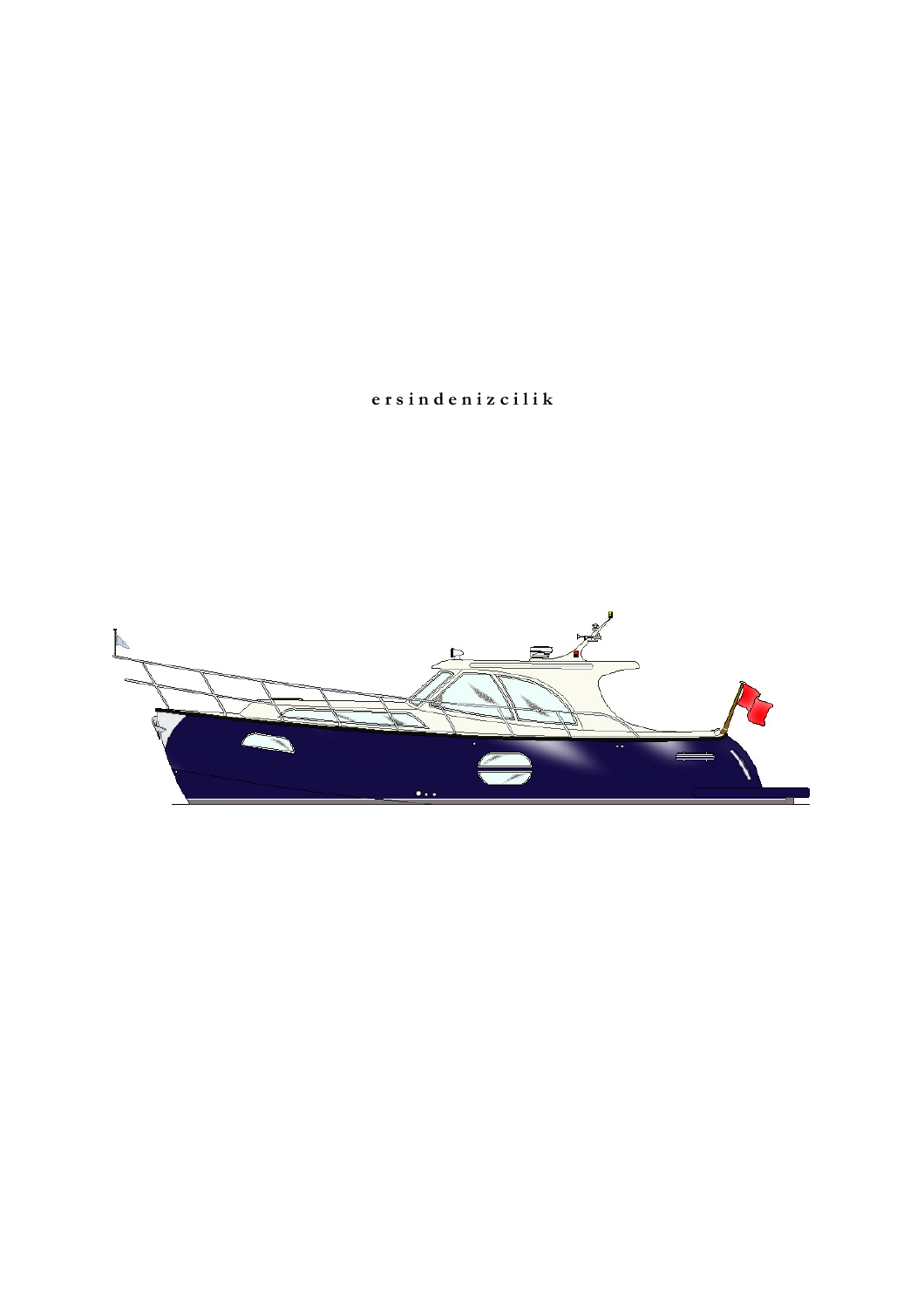## SEMUN 38

#### MAIN DIMENSIONS

Length over all: 11.23 m. Length of hull : 10.53 m. Beam : 3.35 m. Draught : 0.68 m. Displacement : 6500 kg. Diesel tank : 600 lt. Fresh water tank :300 lt. Bilge tank :100 lt.

# ENGINE OPTIONS

# Max. Speed Price

| $1 \times D-4$ 300 HP Volvo  | 18 knot     | $127.000 \in$ |
|------------------------------|-------------|---------------|
| $2 \times D3 - 160$ HP Volvo | $18,5$ knot | $131.250 \in$ |
| $2 \times D3-190$ HP Volvo   | 21 knot     | $135.350 \in$ |
| $2 \times D4 - 180$ HP Volvo | 20 knot     | 137.500 €     |
| $2 \times D4-225$ HP Volvo   | 24,5 knot   | $141.250 \in$ |
| $2 \times D4-260$ HP Volvo   | $27.5$ knot | $146.250 \in$ |
| $2 \times D4 - 300$ HP Volvo | 30 knot     | 152.500€      |
|                              |             |               |

#### STANDART EQUIPMENT LIST

### Hull and Top part

Poliya P 215 gelcoat Poliya 383-T poliester Kalde Klima aluminium support fitting pipes Non-fire tinned electric cables Aluminium framed tempered windows Alüminium rubbing strakes Stainless steel Würth capscrews

#### Pool and Deck

Stainless steel sea stairs 1000 watt Quick aries windlass Quick windlass foot push buttons 60 meter 8 mm galvanized chain 2 pieces stainless steel swivel 15 kg galvanized trefoil anchor Pushing bollards Bollard Guıdı tank ınlet and ventilations outlet Stainless steel trumpet horn Osculati compact 12 navigation lights Stainless steel handles,hinges etc. Southco stainless steel deck filters Aft shower 60 watt speakers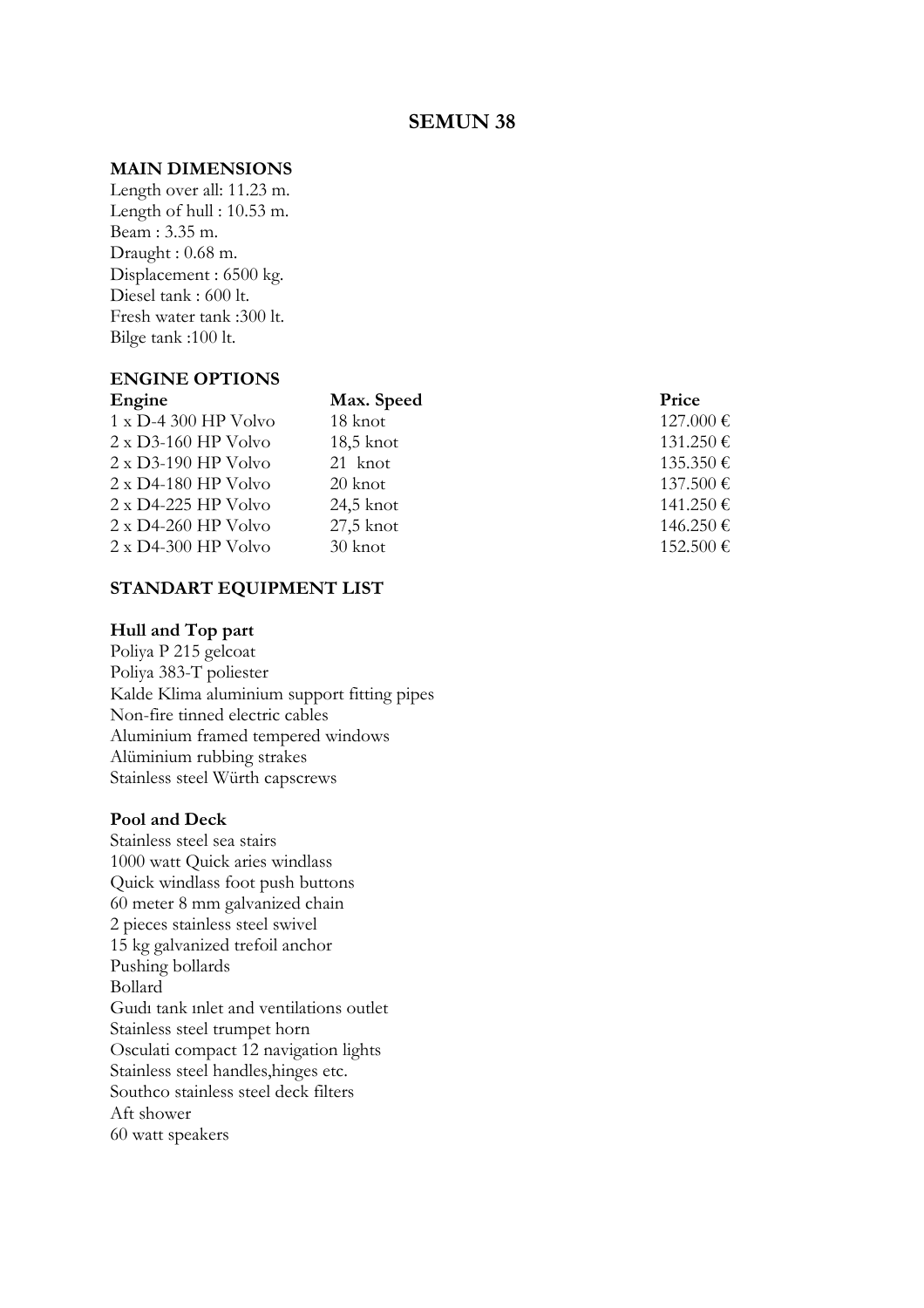#### Engine Room and Electrican Equipments

Atwood Turbo 4000 blowers Neta Marin 225FFWS diesel filters Flojet 4405 water pump Neta Macerator Johnson UCL 450 bilge pumps and floats 3-way toilet valve Atwood shower tank HTP42 Vetus hydarulic steering pump MTC 175 Vetus hydraulic steering piston Mutlu Marine 125 Amp 4 pieces battery Wema water diesel and bilge tank gauges RINA ve CE certificated exhaust and diesel pipes RINA ve CE certificated toilet pipes 60 Amp victron battery charger 30 lt ati boiler 24" x 11" Insta trim trim tabs Guidi sea water filters Toilet siphon Lenco 1600 S electric engine room cover openning piston Flojet water pump filter Sanifoam 5 cm PVC consolidated engine room foam 4 vane bronze propeller 4 kg Automatic engine room fire extinguishers Blue Sea System fuses Hella marine battery switches Carling switch control switches Guidi stainless steel bilge outfittings Tecnoseal zinc Tecnoseal rudder and flap zincs 30 Amp Osculatı shore power sets

#### Salon and Cabins

Hornbeam furniture Leather walls Johnson electric big size toilet 85 lt cruise refrigerator SMEV 921 kitchen sink and oven Ritchie compass Cantaluppi john spots and wall laps Bıtıcıno electric swithes Lighter socket Doga wipers Barka 33.5 cm Roma stainless steel toilet sink Neta Marin stainless steel cover pistons Golight 2020 dash mount remote projector Vetus KW45 steering wheel